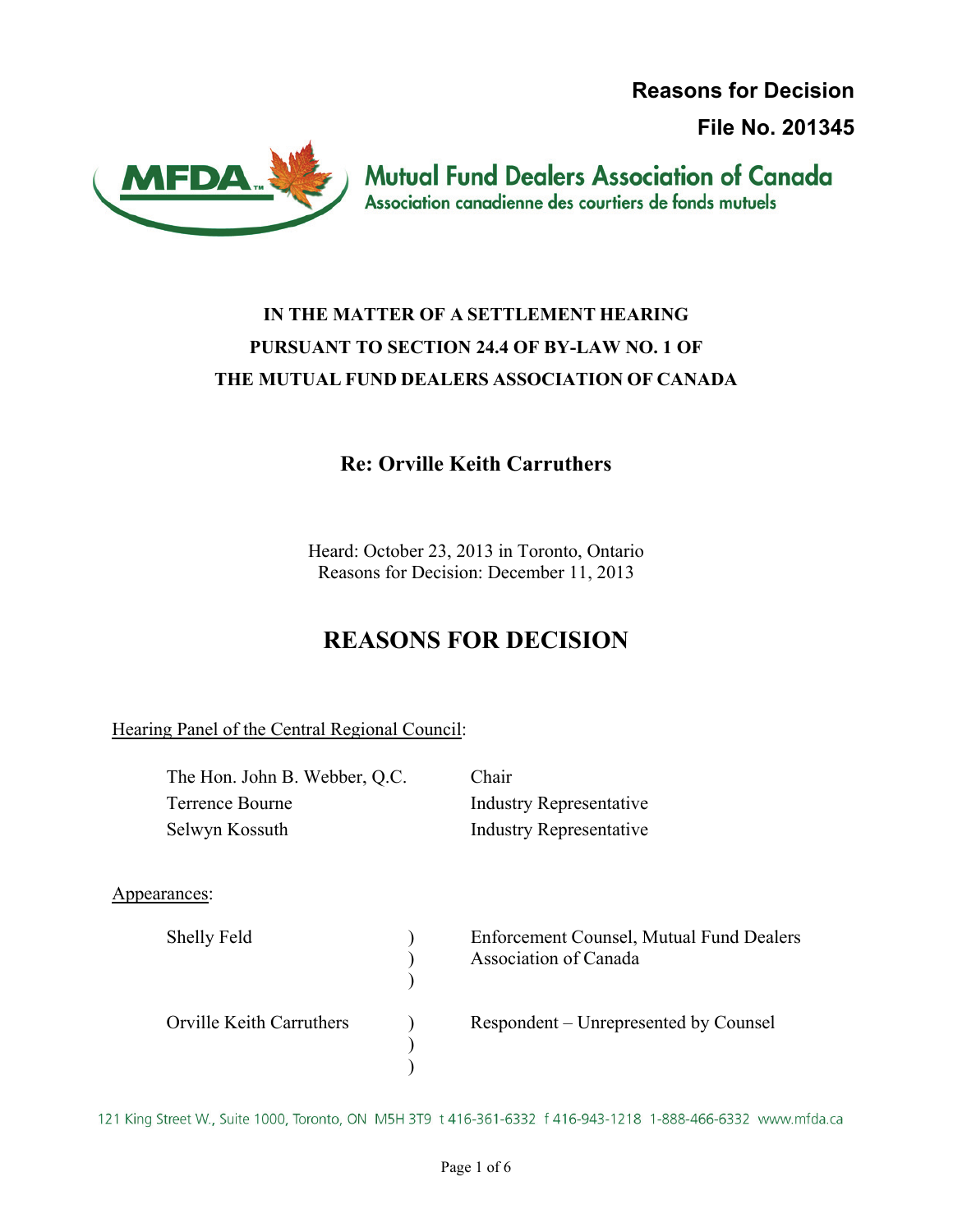1. By Notice of Settlement Hearing dated October 2, 2013, a hearing panel of the Central Regional Council of the Mutual Fund Dealers Association of Canada ("MFDA") was convened to consider whether, pursuant to section 24.4 of By-law No. 1 of the MFDA, the Panel should accept a Settlement Agreement, dated September 27, 2013, entered into by the Staff of the MFDA and the Respondent, Orville Keith Carruthers.

2. At the outset of the proceedings, we considered a joint motion by Staff and the Respondent to move the proceedings *in camera*. We granted that motion. We then considered the provisions of the Settlement Agreement aided by submissions as to the applicable law which should guide this Panel in determining whether to accept or reject the Settlement Agreement.

3. Mr. Carruthers, in response to a question from the Panel, confirmed that he did not need the advice of counsel and was content to proceed without counsel at the hearing.

### **THE ALLEGATIONS**

4. The Respondent admits that between June 26, 2008 and August 20, 2012, he obtained, maintained and/or used approximately 170 account forms in 60 client accounts which were signed by the clients when the account forms were blank or only partially complete, or contained photocopies of client signatures, contrary to MFDA Rule 2.1.1.

#### **FACTS**

5. The Respondent, who has been registered in the mutual fund industry since March 19, 1996, has since April 14, 2000 been registered as a mutual fund salesperson with FundEX Investments Inc., a Member of the MFDA.

6. The Sales Compliance Staff of the MFDA conducted a sales compliance review of the Member and observed trade forms submitted by the Respondent which contained photocopied client signatures. The Member, having received this information, conducted a branch audit of the Respondent's office in July 2012.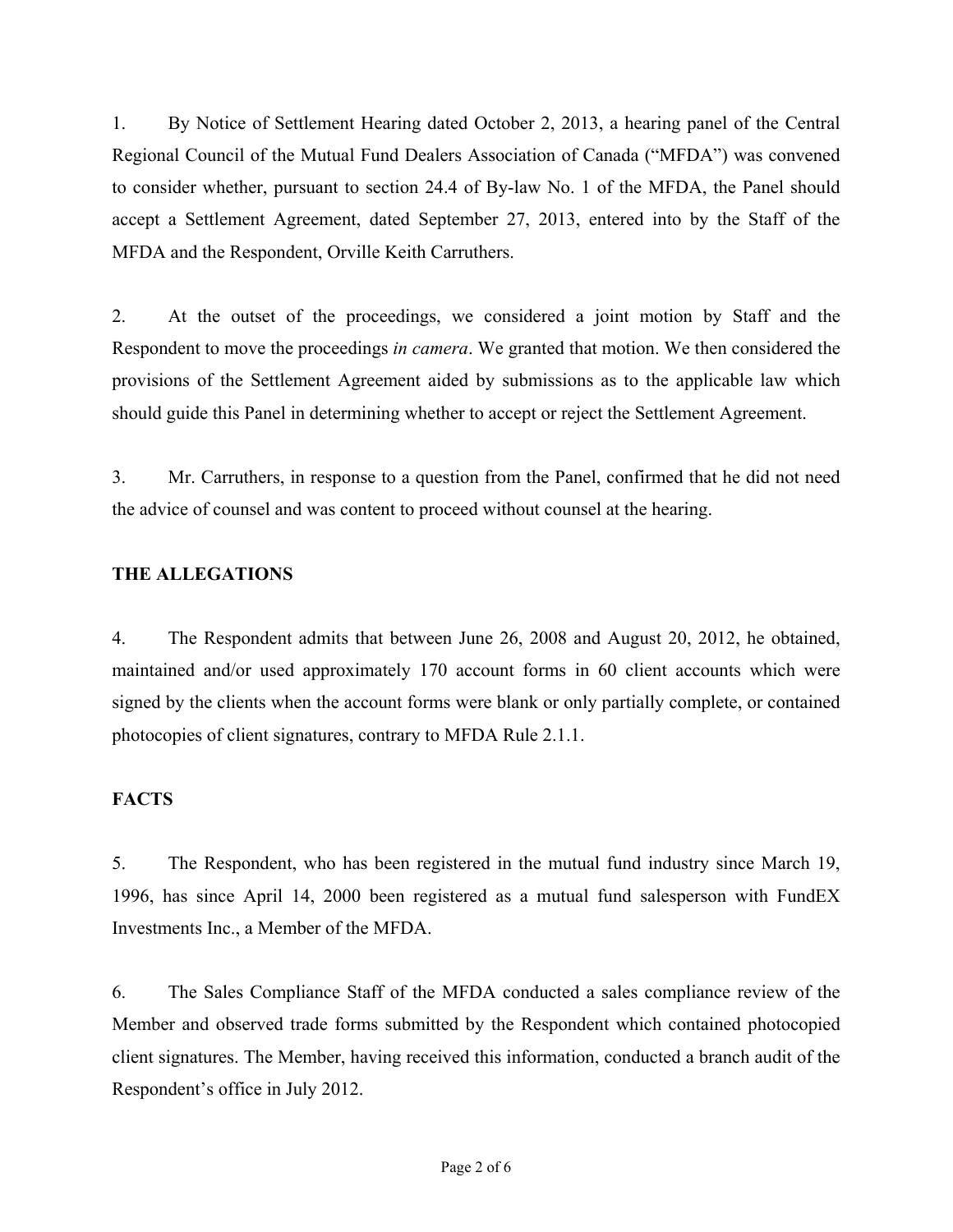7. During the branch audit, 170 account forms in 60 client accounts serviced by the Respondent were identified as having been signed by clients when the account forms were blank or only partially complete or contained a photocopy of the client's signature.

8. The account forms described above included order entry forms, trade tickets, systematic instruction forms, deregistration/withdrawal requests, and fund company client application forms. Approximately 166 of the 170 account forms described above had been used to process trades and conduct business on behalf of the Member.

9. When the Member questioned the Respondent about the forms he indicated he usually discussed trades with clients either at a face-to-face meeting or in telephone conversations. The Respondent's file notes and correspondence pertaining to 157 of the 166 account forms supported the Respondent's statement as to the process used. The Member did not find any information from the Respondent or from clients that indicated that discretionary or unauthorized trades were processed on behalf of the clients or that KYC information was recorded for clients using pre-signed or photocopied forms without the client's knowledge or authorization.

#### **THE MEMBER'S RESPONSE**

10. The Member sent letters to all clients enclosing a three-year account transaction history which they were asked to review. No concerns were communicated to the Member by these clients. On August 20, 2012, the Member obtained an undertaking from the Respondent confirming that he would discontinue the practice described above. He was also subject to 90 days of strict supervision and fined \$500 per month during that period of time. It is clear the Respondent received no financial benefit from the conduct described above nor did he process any trades or changes without the knowledge and authorization of his clients. No clients suffered any financial harm nor have they complained about the Respondent's conduct.

#### **ACCEPTANCE OF THE SETTLEMENT AGREEMENT**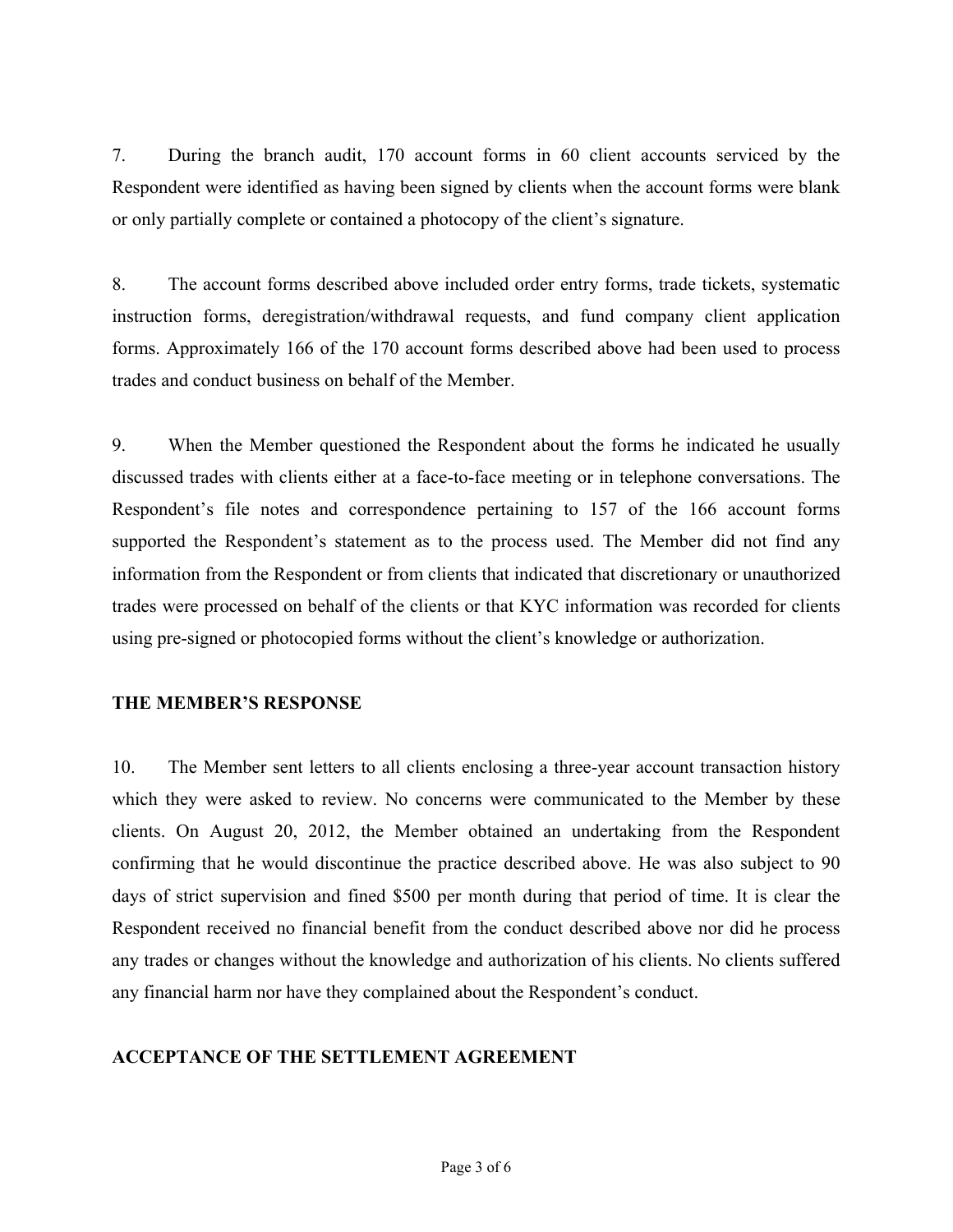11. As a Panel, we are obviously concerned with this type of conduct, however we believe that the Settlement Agreement fairly addresses those concerns.

12. In determining whether the Settlement Agreement should be accepted, we have considered a number of factors. These include the following:

- i. The public interest and whether the penalty imposed will protect investors.
- ii. Whether the Settlement Agreement is reasonable and proportionate, having regard to the conduct of the Respondent as set out in the Settlement Agreement.
- iii. Whether the Settlement Agreement addresses the issues of both specific and general deterrence.
- iv. Whether the proposed settlement will prevent the type of conduct, which is set out in the Settlement Agreement, from occurring again in the future.
- v. Whether the Settlement Agreement will foster confidence in the integrity of the Canadian capital markets.
- vi. Whether the Settlement Agreement will foster confidence in the integrity of the Mutual Fund Dealers Association of Canada.
- vii. Finally, whether the Settlement Agreement will foster confidence in the regulatory process itself.

13. We believe that each and every one of these factors is dealt with in an appropriate fashion by the Settlement Agreement.

#### **SUBMISSIONS AS TO PENALTY**

14. Counsel for the MFDA confirmed a number of matters for the Panel: There was no evidence of material harm to any clients; no clients have complained; no clients have lost any funds or money; and, after his initial failure to disclose, the Respondent made a full and complete admission of his misconduct and cooperated with the MFDA investigators.

15. Enforcement Counsel submitted that there were a number of factors that should be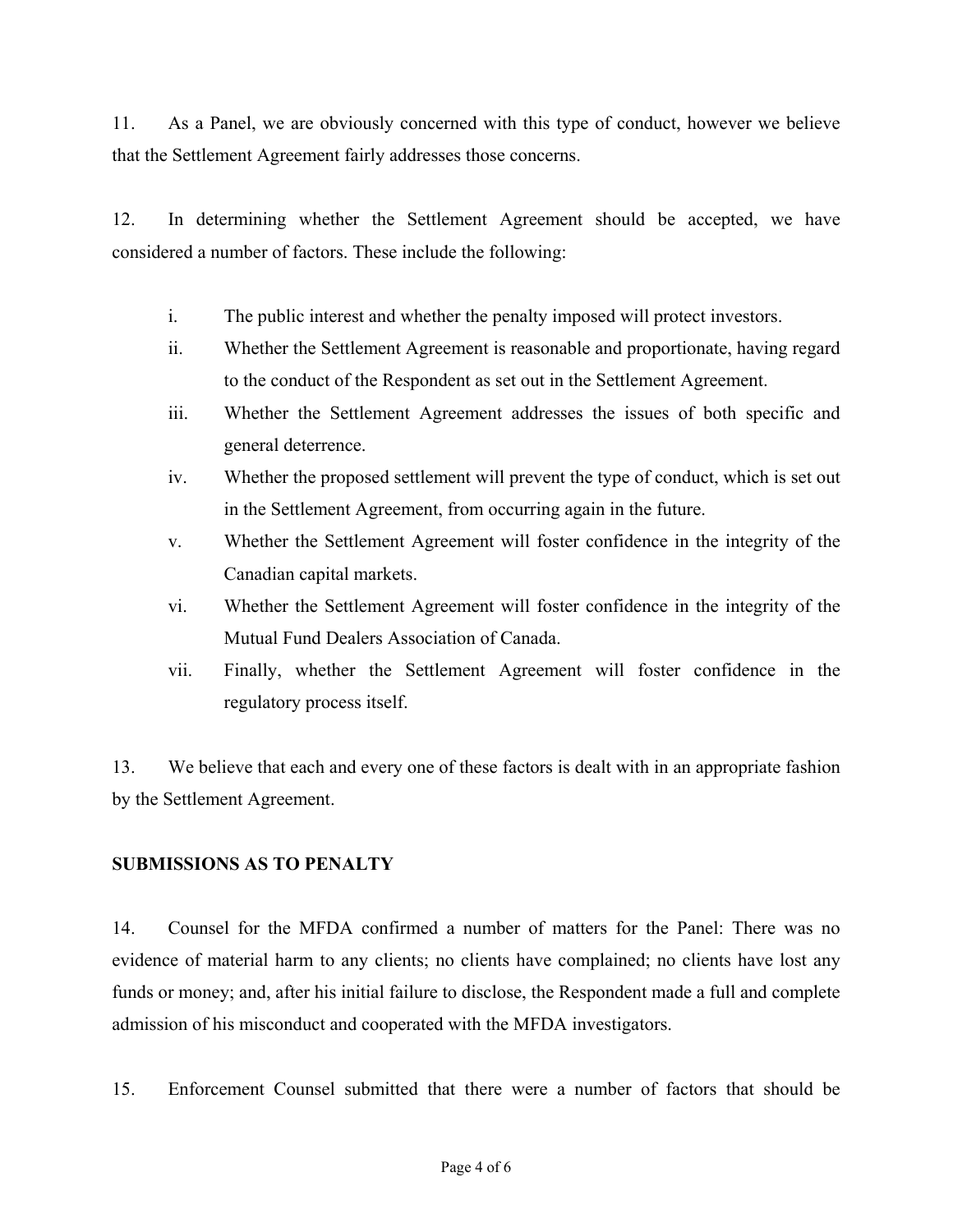considered as to the acceptance of the Settlement Agreement:

- i. The Respondent clearly admits his contraventions.
- ii. The admissions by the Respondent reduced the cost and time involved in the process and led to certainty as to the procedures to be followed.
- iii. The fine represents a substantial penalty to the Respondent having consideration of his financial income and resources.
- iv. The Respondent has no past disciplinary history with the MFDA.
- v. The Respondent's misconduct has not caused any financial loss to clients.
- vi. The Respondent did not process any trades or changes to client information without the knowledge or authorization of his clients.

16. For all of these reasons, and notwithstanding the conduct of the Respondent, we have concluded that the Settlement Agreement is reasonable. In our considerations we have been mindful of the words found in *Re Milewski*, [1999] I.D.A.C.D. No. 17, decided on July 28, 1999. The Panel made these comments at page 9:

Although a settlement agreement must be accepted by a District Council before it can become effective, the standards for acceptance are not identical to those applied by a District Council when making a penalty determination after a contested hearing. In a contested hearing, the District Council attempts to determine the correct penalty. A District Council considering a settlement agreement will tend not to alter a penalty that it considers to be within a reasonable range, taking into account the settlement process and the fact that the parties have agreed. It will not reject a settlement unless it views the penalty as clearly falling outside a reasonable range of appropriateness. Put another way, the District Council will reflect the public interest benefits of the settlement process in its consideration of specific settlements.

#### **PENALTY**

- 17. The following penalty and costs will be imposed upon the Respondent:
	- i. The Respondent will pay a fine in the amount of \$5,000 pursuant to section 24.1.1(b) of MFDA By-law No. 1; and